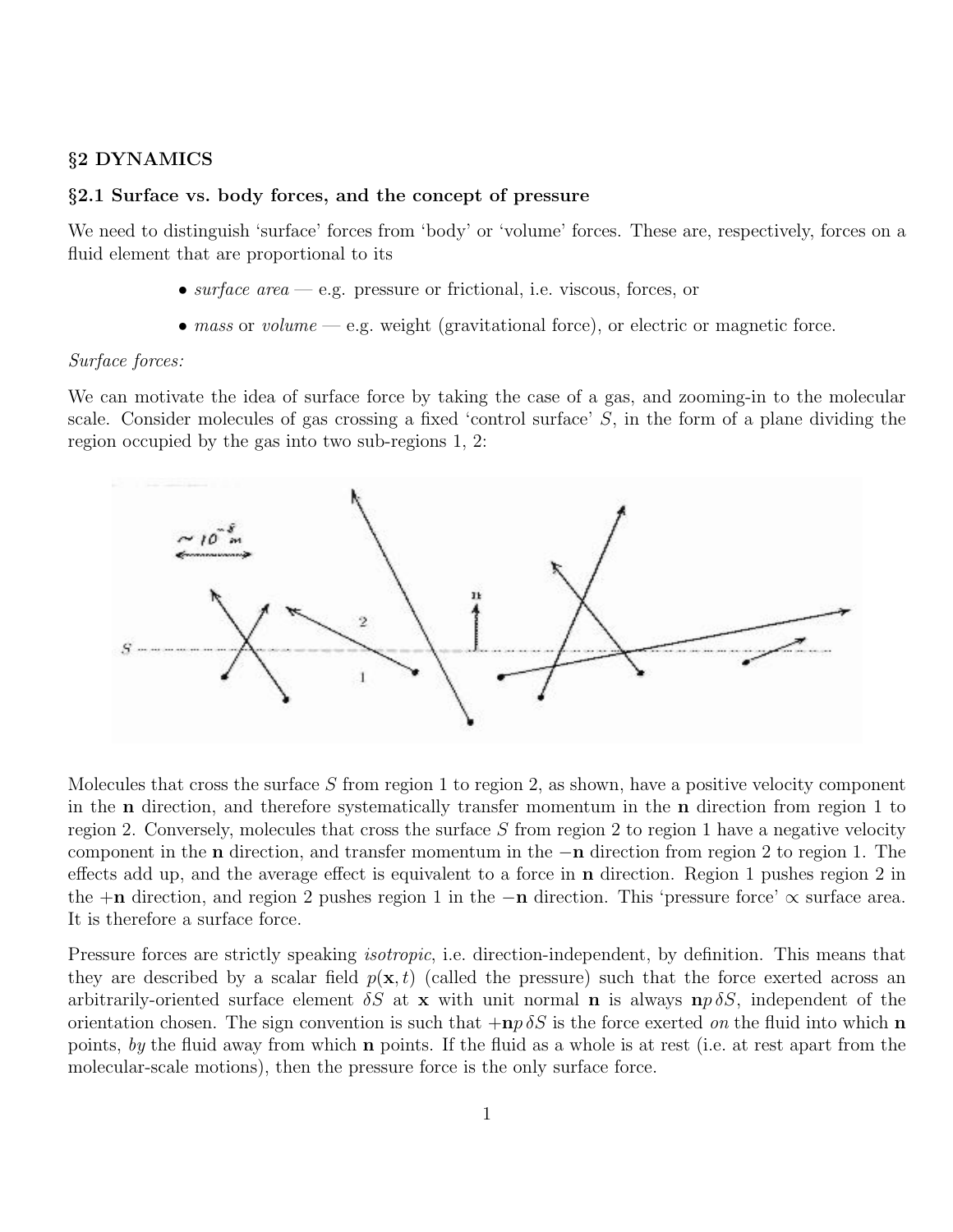Viscous (i.e. frictional) forces in a moving fluid are also surface forces. In our gas example they are mainly associated with transfer, from region 1 to region 2, of tangential momentum, i.e. of momentum components in directions perpendicular to n. We shall neglect viscous forces throughout these lectures, and consider an 'inviscid' (frictionless) fluid only. This is a good model for some purposes, for instance water waves, flow over weirs, flow around rising, oscillating, or collapsing bubbles, and most of the flow field around streamlined bodies like aircraft.

\*Viscous forces in gases are usually much smaller than pressure forces, because the momentum-transfer effects tend to cancel rather than add up. If the fluid as a whole is at rest, then the cancellation is complete because, for instance, molecules with rightward momentum cross the surface  $S$  both ways in equal numbers, on average.\*

A more sophisticated treatment of surface forces would require us to introduce the stress tensor; this is done in Part IIB Fluids, and in Part IIA Theoretical Geophysics.

'Volume' or 'body' forces:

Let **F** be the body force per unit mass. (Example:  $\mathbf{F} = \mathbf{g}$  where  $\mathbf{g} =$  gravitational 'acceleration'.) Then the force per unit volume is  $\rho \mathbf{F}$ , and the force on volume  $\delta V$  is  $\rho \mathbf{F} \delta V$ .

The case  $\mathbf{F} = \mathbf{g}$  is also an example where the volume force is 'conservative', meaning that  $\exists$  a potential  $\Phi$ with  $\mathbf{g} = -\nabla \Phi$ , hence  $\rho \mathbf{F} \delta V = \rho \mathbf{g} \delta V = -\rho \nabla \Phi \delta V$ .

(NB: Some versions of the example sheets use the symbol  $\chi$  for the force potential, rather than  $\Phi$ .)

## §2.2 Momentum Equation

As for mass conservation, consider an arbitrary volume V, fixed in space, and bounded by a surface  $S$ , with outward normal **n** 

$$
Momentum inside V is \quad \int_V \rho \, \mathbf{u} \, dV
$$

How does the momentum inside  $V$  change? Need to take account of:

- 1. volume forces
- 2. surface forces
- 3. the fact that fluid entering or leaving takes momentum with it.

Consider, as before, the small volume of a 'slug' or slanted cylinder of fluid swept out by the area element  $\delta S$  in time  $\delta t$ , where  $\delta S$  starts on the surface S and moves with the fluid, i.e. with velocity **u**: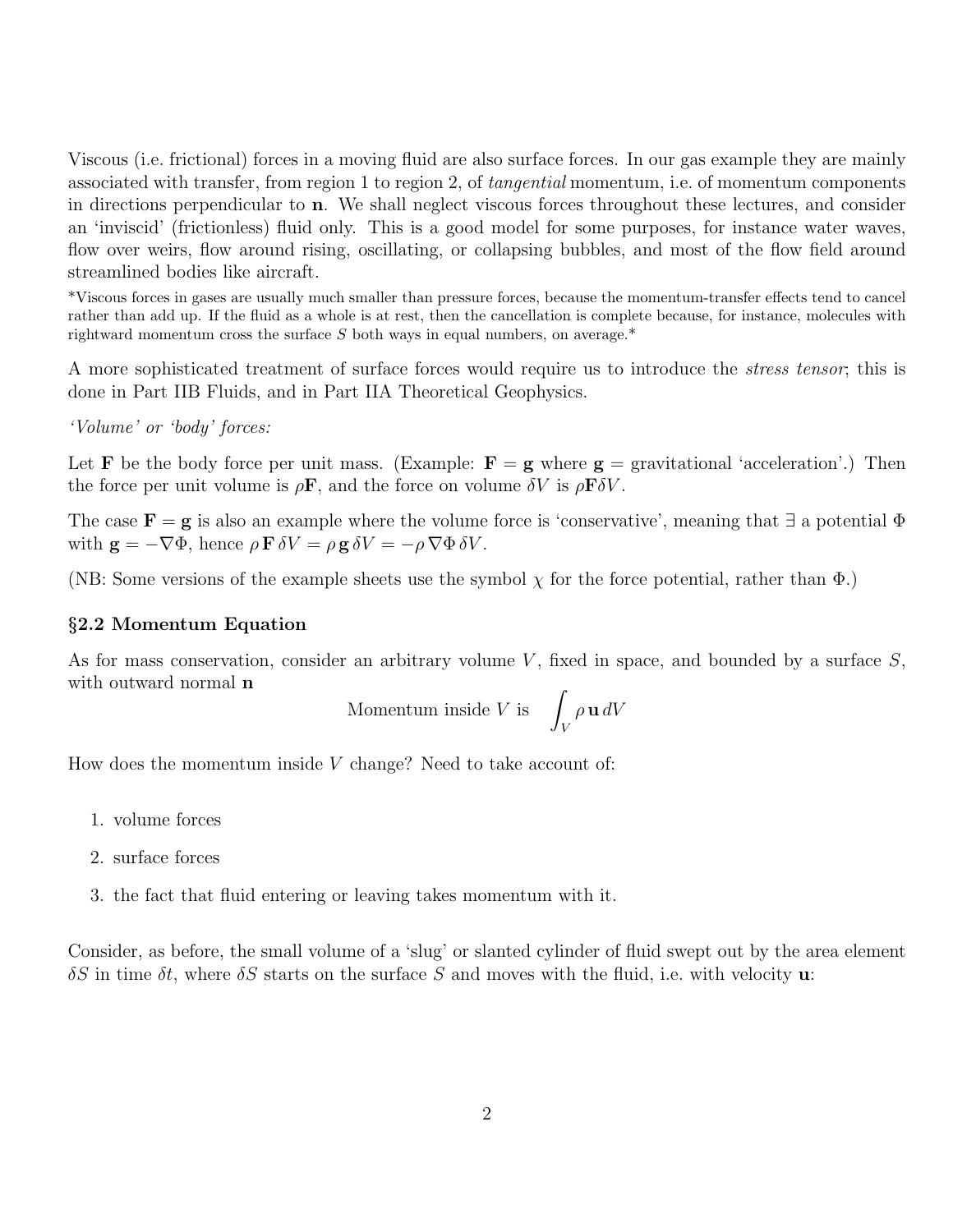

This time we are interested in momentum rather than mass; the momentum of the slanted cylinder of fluid is  $\rho$ **u** (**u**.n)  $\delta t$   $\delta S$ . So the change in the total momentum within the (fixed) volume V due to (3) alone is  $\delta t$  times  $\int_{S} \rho(\mathbf{u}.\mathbf{n}) \mathbf{u} dS$ . So the rate of change in the total momentum within V, taking all three contributions  $(1)$ – $(3)$  into account, is

$$
\frac{d}{dt} \int_{V} \rho \mathbf{u} \, dV = \int_{V} \rho \mathbf{F} \, dV - \int_{S} p \, \mathbf{n} \, dS - \int_{S} \rho \, \mathbf{u} \, (\mathbf{u}.\mathbf{n}) \, dS \, .
$$

This is one way of writing the integral form of the momentum equation.

Here's another way: take the ith (Cartesian) component:

$$
\frac{d}{dt} \int_{V} \rho u_i dV = \int_{V} \rho F_i dV - \int_{S} p n_i dS - \int_{S} \rho u_i u_j n_j dS.
$$

Now use the generalized divergence theorem to convert surface integrals into volume integrals in the above. (For any suffix k, replace  $n_k$  by  $\partial/\partial x_k$  in the integrands of the surface integrals while replacing surface integration by volume integration.) The result is

$$
\frac{d}{dt} \int_{V} \rho u_i dV = \int_{V} \left( \rho F_i - \frac{\partial p}{\partial x_i} - \frac{\partial}{\partial x_j} (\rho u_i u_j) \right) dV.
$$

V is fixed, so  $(d/dt) \int_V = \int_V (\partial/\partial t)$  as before. Furthermore, V is arbitrary. Hence

$$
\frac{\partial}{\partial t}(\rho u_i) + \frac{\partial}{\partial x_j}(\rho u_i u_j) = -\frac{\partial p}{\partial x_i} + \rho F_i.
$$

The left-hand side may be rearranged to give

$$
\rho \left\{ \frac{\partial u_i}{\partial t} + u_j \frac{\partial u_i}{\partial x_j} \right\} + u_i \left\{ \frac{\partial \rho}{\partial t} + \frac{\partial}{\partial x_j} (\rho u_j) \right\} = -\frac{\partial p}{\partial x_i} + \rho F_i.
$$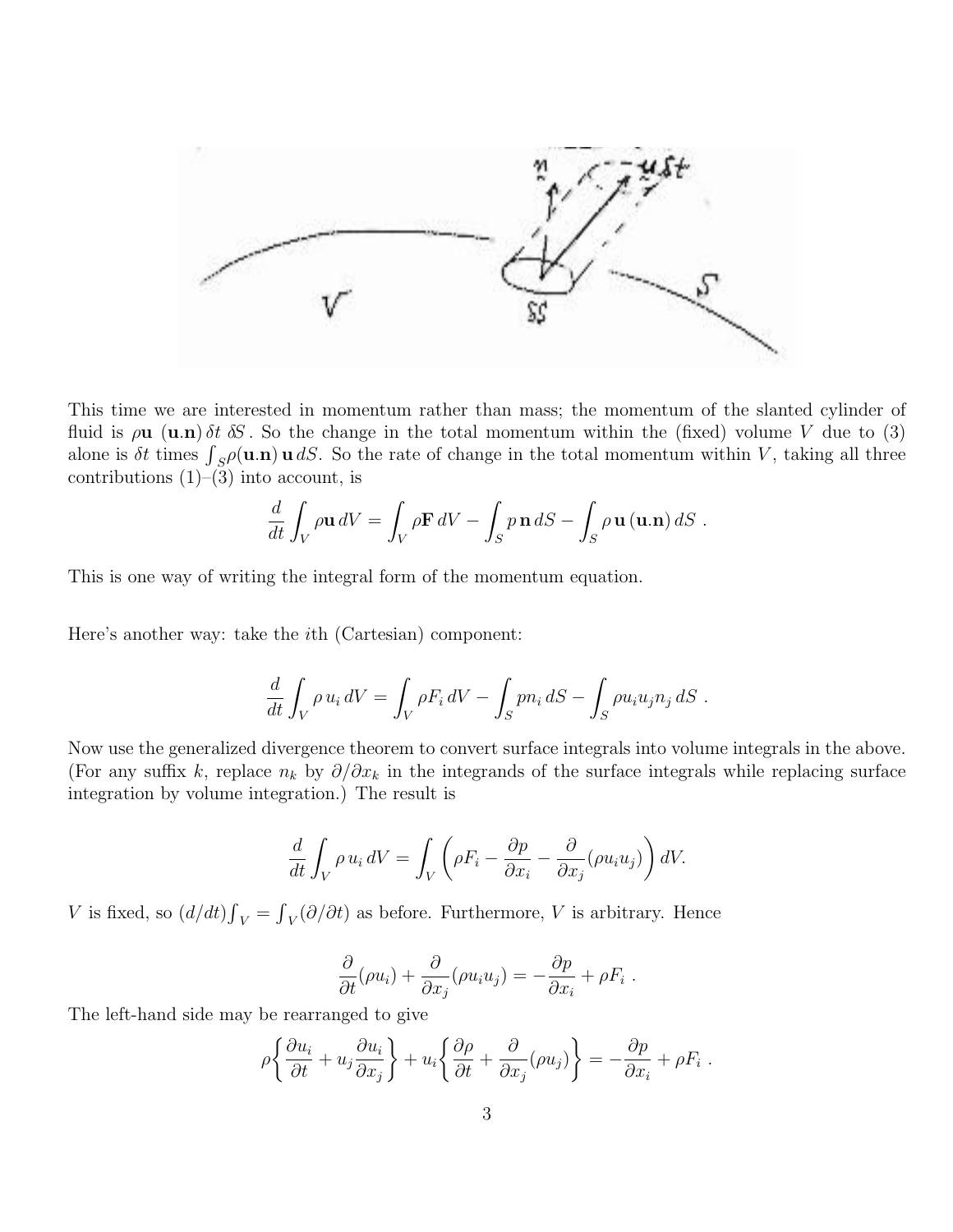The second brace vanishes by mass conservation, even for compressible flow; hence

$$
\rho \frac{D\mathbf{u}}{Dt} = -\nabla p + \rho \mathbf{F} .
$$

This is the *Euler equation*. In this form it can be recognized as a statement of Newton's 2nd law for a inviscid (frictionless) fluid. It says that, for an infinitesimal volume of fluid, mass times acceleration = total force on the same volume, namely force due to pressure gradient plus whatever body forces are being exerted.

If the body forces are all zero, then momentum is *conserved* (again note form  $\frac{\partial}{\partial t} + \nabla \cdot \{-\} = 0$ ):

$$
\frac{\partial}{\partial t}(\rho u_i) + \frac{\partial}{\partial x_j}(\rho u_i u_j + p \delta_{ij}) = 0.
$$

Here  $\delta_{ij}$  is the Kronecker delta, i.e. the components of the identity tensor.

Like all other field-theoretic conservation equations, this equation says, as already mentioned, that a fourdimensional divergence vanishes. The 'flux' whose 3-D divergence appears here is a second-rank tensor,  $\varphi u_i u_j + p \delta_{ij}$ , and may be called the total momentum flux. It is customary in parts of the literature to call the 'advective' contribution  $\varphi u_i u_j$ , corresponding to the contribution (3) above, the 'advective' or 'dynamic' momentum flux, or sometimes, confusingly, just 'the' momentum flux.

Together with the mass conservation equation,  $\nabla \mathbf{u} = 0$ , and a boundary condition on **u.n**, the foregoing equations (expressing the momentum balance and expressing mass conservation) are sufficient to determine the motion, for the incompressible, constant-density flows under consideration.

We next turn to some applications of the momentum equation in integral form. One can often make useful deductions *without* solving the whole flow problem, starting with a qualitative knowledge of what the flow is like (perhaps derived from observation or experiment) and then applying integral relations such as the integral forms of the mass and momentum equations.

The first of these applications is to find the force on a curved pipe. This might, for instance, be something you would need to know if you were interested in the safety of some industrial process using high-speed fluid flow.

## §2.3 Applications of momentum integral

### Pressure force on a curved section of pipe

(Think of liquid sodium rushing round the bend of a pipe in a nuclear power station, or water rushing through a fire hose.) Let pipe have cross-sectional area A. Assume steady flow at speed  $U$ . For simplicity, though this is not essential, assume that  $U$  is parallel to the pipe, in its straight sections, and uniform across the pipe: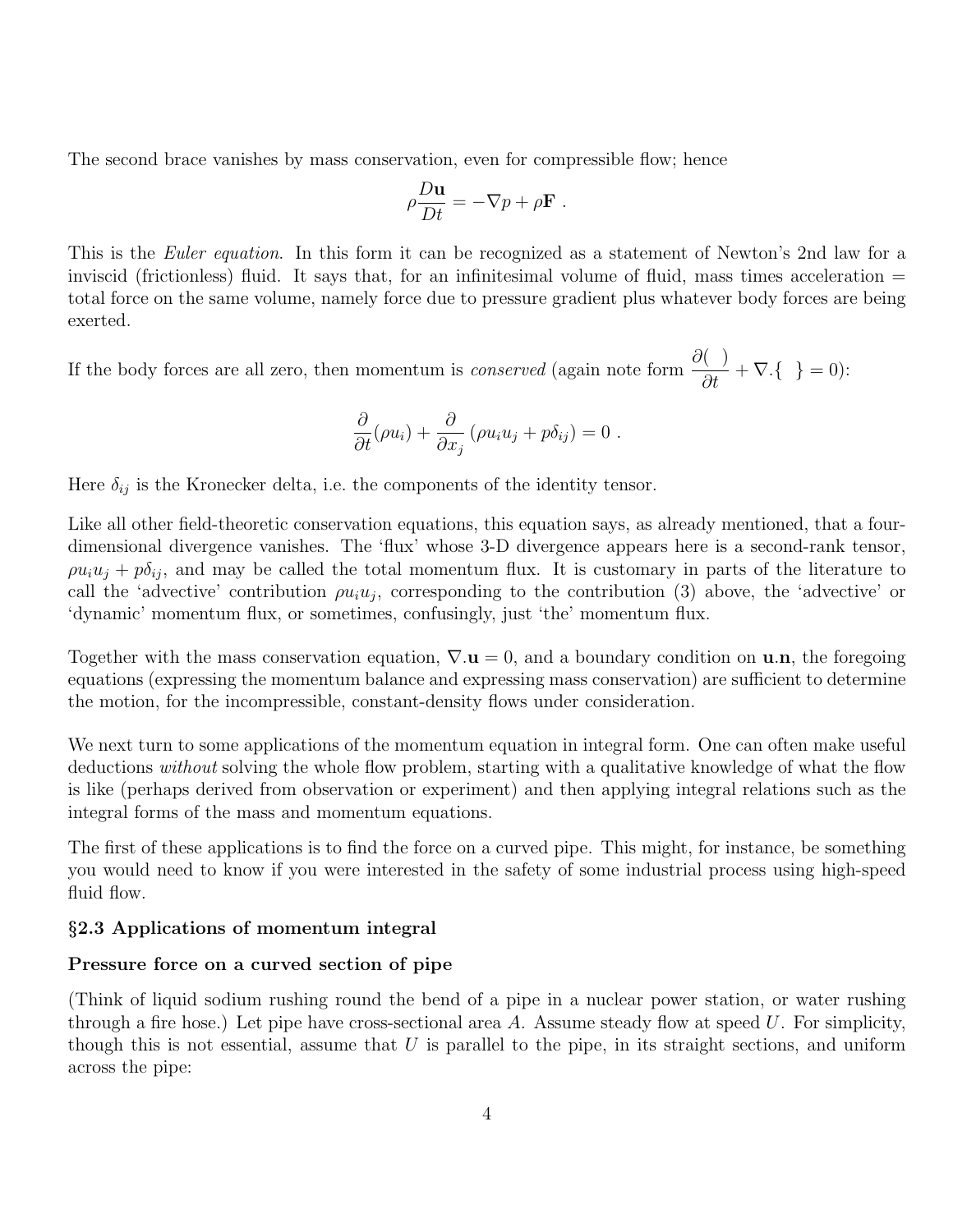

Recall momentum equation in integral form, with volume  $V$  and surface  $S \cup S_1 \cup S_2$  as above:

$$
\frac{d}{dt} \int_{V} \rho \mathbf{u} \, dV = \int_{V} \rho \mathbf{g} \, dV - \int_{S \cup S_1 \cup S_2} \left\{ p \, \mathbf{n} + \rho \, (\mathbf{u}.\mathbf{n}) \mathbf{u} \right\} dS \ .
$$
\n
$$
(S = \nabla \Phi \text{ is the gravity geological relation})
$$

 $(g = -V\Phi)$  is the gravity acceleration)

So total force by fluid on pipe

$$
= \int_{S} p \, \mathbf{n} dS \qquad \text{(n is normal out of fluid, as before)}
$$

$$
= \int_{V} \rho \, \mathbf{g} \, dV - \int_{S_1 \cup S_2} p \, \mathbf{n} \, dS - \int_{S_1 \cup S_2} \rho \, (\mathbf{u}.\mathbf{n}) \mathbf{u} \, dS \ ,
$$

where use has been made of the boundary condition  $\mathbf{u} \cdot \mathbf{n} = 0$  on the pipe wall, assumed impermeable. So the force by the fluid on the pipe is equal to the weight, under gravity, of fluid in the pipe plus the two surface integrals over  $S_1 \cup S_2$ , which give

$$
- Ap(\mathbf{n}_1 + \mathbf{n}_2) - (-\rho AU)(-U\mathbf{n}_1) - (\rho AU)(U\mathbf{n}_2)
$$
  
= 
$$
-A(p + \rho U^2)(\mathbf{n}_1 + \mathbf{n}_2),
$$

assuming p, as well as U, approximately uniform over the cross-sections  $S_1$ ,  $S_2$ .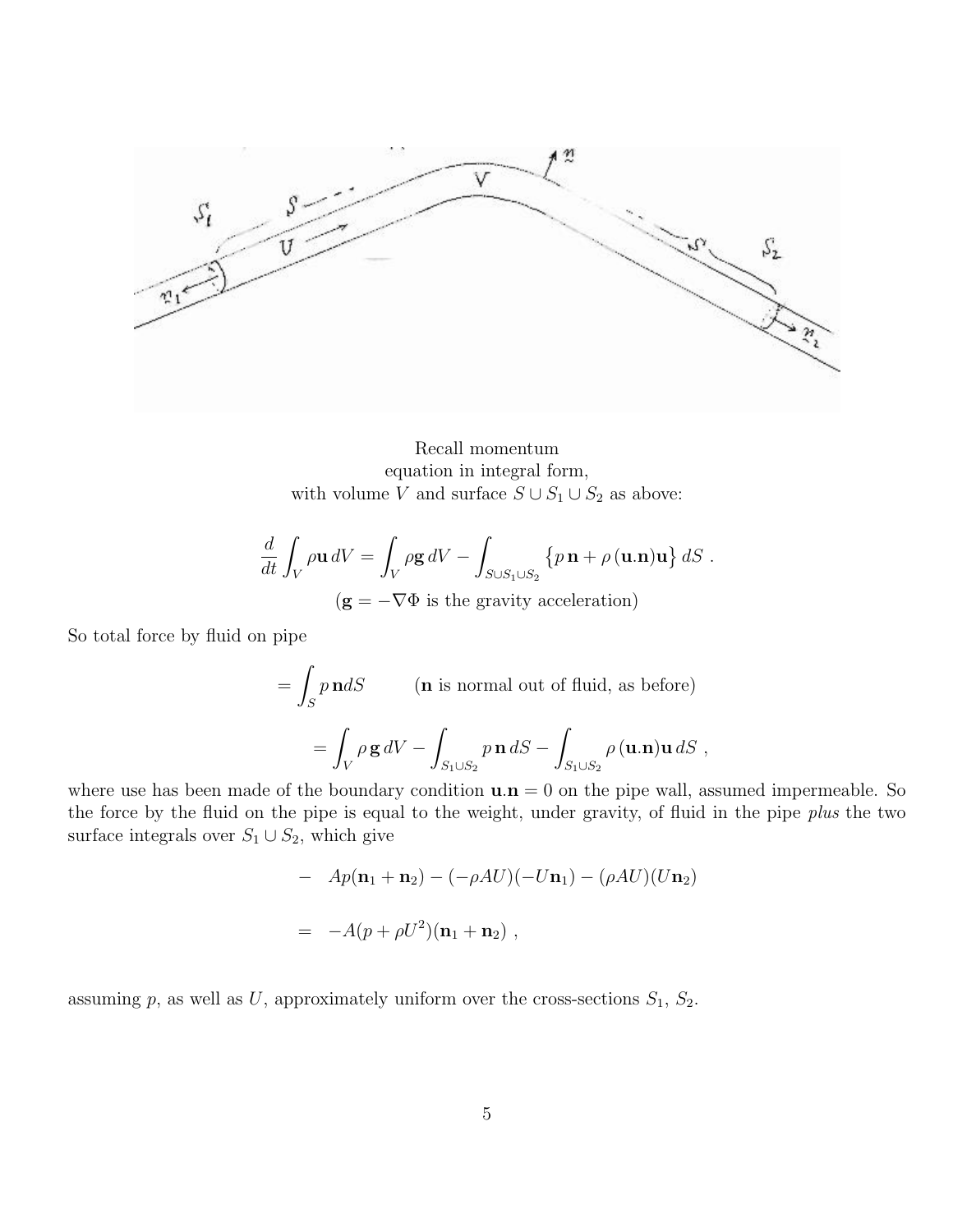

Note that this force depends on the 'background' pressure  $p$  (e.g. determined by pumping station or height of reservoir hydrostatic pressure).

The contribution from the advective (dynamic) momentum flux, proportional to velocity squared, can be very important for high-speed flow. (E.g. case of fire hose:  $\rho = 10^3 \text{kg m}^{-3}$ ;  $U = 10 \text{ m s}^{-1}$ ;  $A =$  $0.8 \times 10^{-2}$  m<sup>2</sup> (hose diameter 10 cm)  $\Rightarrow$  800 N force, or  $\simeq 80$  kg wt.

### Pressure change at an abrupt change in pipe diameter

If we make plausible assumptions based on the behaviour observed in experiments, then we can again apply the momentum integral to get a useful answer very simply. The observed behaviour is as follows.



Immediately downstream of the junction, there is a complicated eddying behaviour. Ultimately the flow reattaches to the boundary and there is an approximately uniform flow far downstream.

In the 'corner' regions just downstream of the junction, the flow is relatively weak. Therefore there cannot be large pressure gradients across those regions. We assume that pressure gradients across the pipe can be neglected — that just downstream of the junction the pressure is relatively uniform across the pipe, and that it takes approximately the same value,  $p_1$  say, as in the uniform flow upstream of the junction.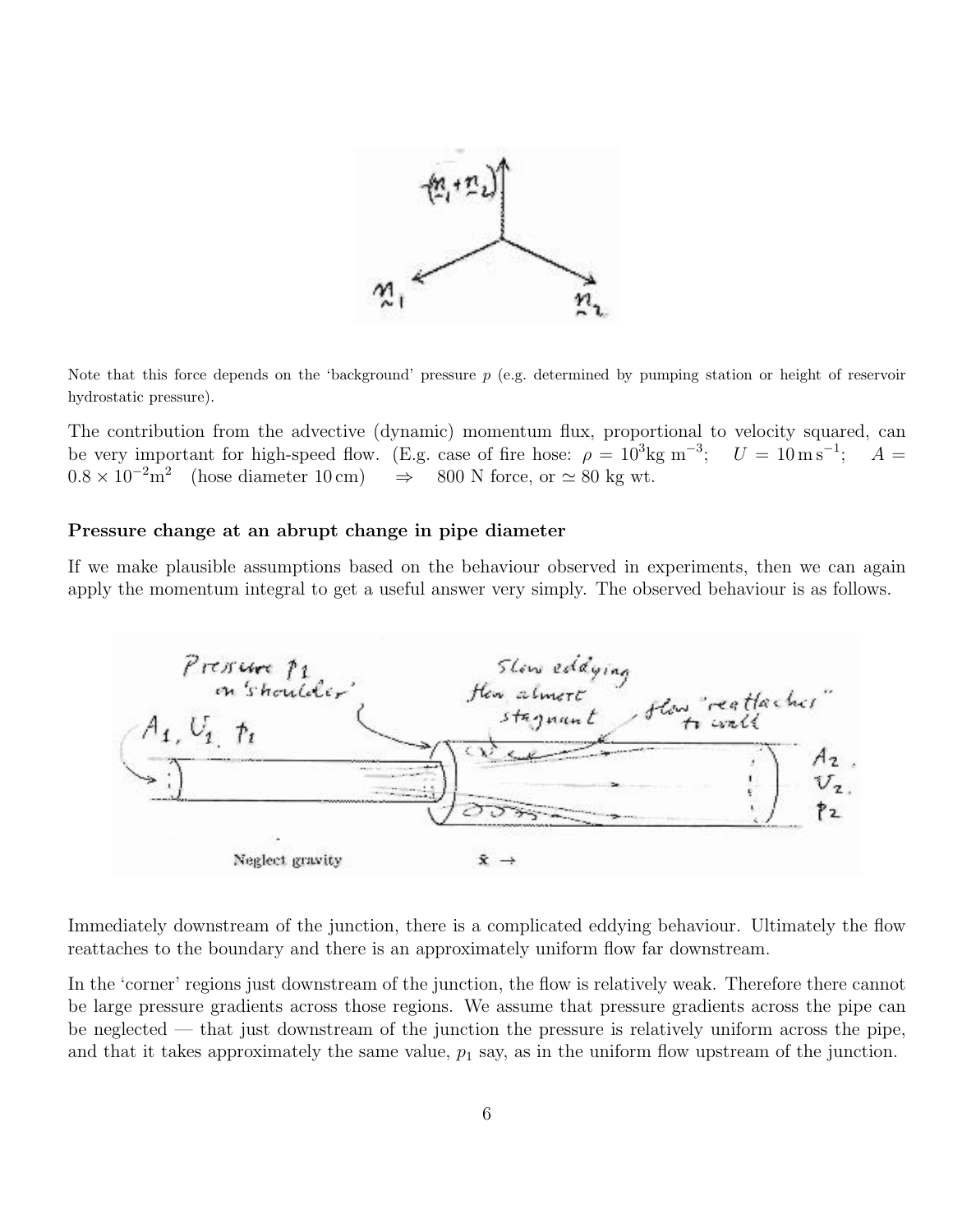The pressure far downstream,  $p_2$  say, will however differ from  $p_1$ . This is because a flow of the assumed form has to decelerate.

Apply momentum integral to the entire volume shown in the sketch above, between upstream and downstream cross-sections with areas  $A_1$  and  $A_2(> A_1)$ , taking component along the pipe (direction  $\hat{\mathbf{x}}$  say) and assuming steady, uniform flow at each cross-section. Component along pipe gives

$$
\hat{\mathbf{x}} \cdot \int {\rho(\mathbf{u}.\mathbf{n})\,\mathbf{u} + p\,\mathbf{n}}\,dS = 0.
$$

There is no contribution to the integral from the curved surface since that surface is an impermeable boundary where  $\mathbf{u}.\mathbf{n} = 0$ . So, remembering the contribution  $p_1(A_2 - A_1)$  from the 'shoulder',

$$
A_1 \rho U_1^2 + A_2 p_1 = A_2 \rho U_2^2 + A_2 p_2.
$$

Mass conservation implies that  $A_1U_1 = A_2U_2$ . Hence

$$
p_1 - p_2 = \rho \left( U_2^2 - U_1^2 \frac{A_1}{A_2} \right) = \rho U_1^2 \left( \frac{A_1^2}{A_2^2} - \frac{A_1}{A_2} \right) < 0.
$$

The pressure p increases from upstream to downstream.

This flow model has an interesting property: even though we said nothing about friction or viscosity, the rate of energy input into the volume shown has a well-determined *positive value*. The eddying flow must be dissipating energy at a significant rate, no matter how small the fluid viscosity! We may calculate the rate of rate of energy input as  $\{$  (pressure force)  $\times$  (velocity)} + (net rate at which kinetic energy is carried into the volume shown); this follows from the energy integral in Sheet I Q9. The kinetic energy per unit mass is  $\frac{1}{2}U^2$  for motion with velocity U. The rate at which mass enters and leaves the volume is  $\rho U_1 A_1 = \rho U_2 A_2$ . So the net energy input rate is

$$
p_1 U_1 A_1 - p_2 U_2 A_2 + (\rho U_1 A_1)(\frac{1}{2}U_1^2) - (\rho U_2 A_2)(\frac{1}{2}U_2^2)
$$
  
=  $\rho U_1^2 \left(\frac{A_1^2}{A_2^2} - \frac{A_1}{A_2}\right) U_1 A_1 + \frac{1}{2} \rho U_1^3 A_1 \left(1 - \frac{A_1^2}{A_2^2}\right)$  [*p* terms sum to  $(p_1 - p_2) U_1 A_1$ ]  
=  $\frac{1}{2} \rho U_1^3 A_1 \left(1 - \frac{A_1}{A_2}\right)^2 > 0$ .

Energy is being lost at this rate, in the eddying region near the junction. (If the energy input rate had come out negative, then we'd have had to conclude that the flow model had something grossly wrong with it — that we had made a grossly inaccurate or false modelling assumption.)

#### §2.4 Bernoulli's (streamline) theorem for steady flows with potential forces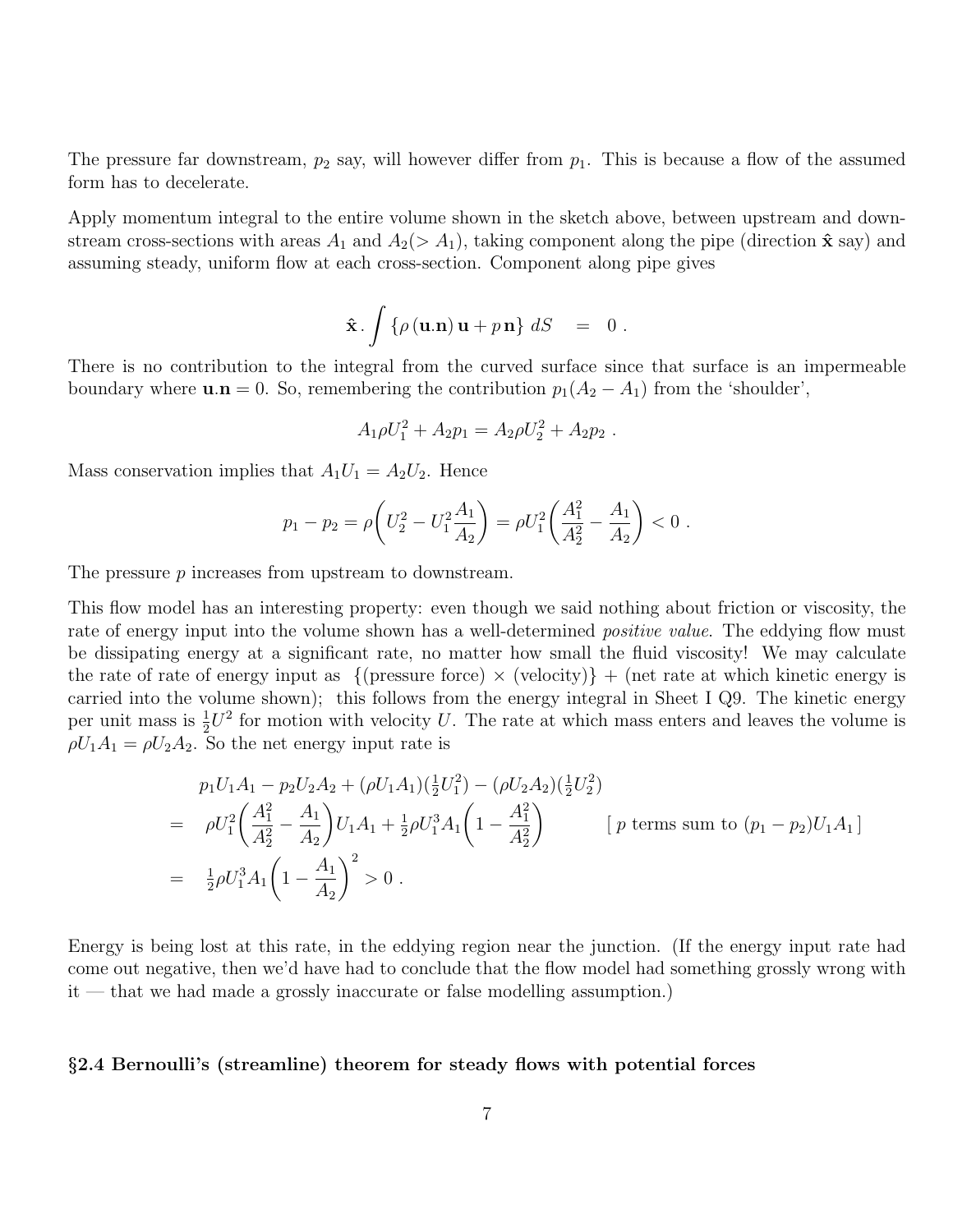We first derive a relevant vector identity:

$$
(\mathbf{u}.\nabla)u_i = u_j \left\{ \frac{\partial u_i}{\partial x_j} - \frac{\partial u_j}{\partial x_i} \right\} + u_j \frac{\partial u_j}{\partial x_i} = -u_j \epsilon_{ijk} (\nabla \times \mathbf{u})_k + \frac{\partial}{\partial x_i} (\frac{1}{2} u_j u_j)
$$

i.e.

$$
(\mathbf{u}.\nabla)\mathbf{u} \ = \ (\nabla \times \mathbf{u}) \times \mathbf{u} \ + \ \nabla (\frac{1}{2}|\mathbf{u}|^2)
$$

The vector  $\nabla \times \mathbf{u}$ ,  $= \boldsymbol{\omega}$  say, has special significance and is called the *vorticity* — see below.

Starting with the Euler equation

$$
\frac{\partial \mathbf{u}}{\partial t} + (\mathbf{u}.\nabla)\mathbf{u} = -\frac{1}{\rho}\nabla p + \mathbf{F}
$$

we assume that the flow is steady, so  $\frac{\partial \mathbf{u}}{\partial t} = 0$ , and that the body force F per unit mass is conservative. Therefore  $\exists$  scalar field  $\Phi$  (e.g. gravitational potential) such that  $\mathbf{F} = -\nabla \Phi$ . The Euler equation (with  $\rho$  constant, and using the notation  $\boldsymbol{\omega} = \nabla \times \mathbf{u}$  implies that

$$
0 = \boldsymbol{\omega} \times \mathbf{u} + \nabla (\frac{1}{2}|\mathbf{u}|^2 + \frac{p}{\rho} + \Phi) = \boldsymbol{\omega} \times \mathbf{u} + \nabla H, \text{ say.} (*)
$$

Notice that the quantity  $H = \frac{1}{2}$  $\frac{1}{2}|\mathbf{u}|^2 + \frac{p}{a}$ ρ  $+$   $\Phi$  has dimensions of energy per unit mass.

\*With incompressible flow and a steady pressure field, the field  $p/\rho$  can be looked on mathematically as if it were a potential energy per unit mass; but this analogy should not be pushed too far. For instance, if the potential Φ represents gravity under everyday conditions then we can regard the function  $\Phi$  as given beforehand, but not the function  $p/\rho$ , which depends on the flow.\*

Now take the scalar product of the equation  $(*)$  with **u** or  $\omega$ .

 $(\mathbf{u}.\nabla)H = 0$ , i.e. H constant along streamlines **Bernoulli's** (streamline) theorem

 $(\boldsymbol{\omega} \cdot \nabla)H = 0$ , i.e. H constant along vortex lines, i.e. along integral curves of  $\boldsymbol{\omega}(\mathbf{x})$ .

Vortex lines are curves tangent to the vector field  $\omega(x)$ . Vortex lines are to  $\omega(x)$  as streamlines are to  $u(x)$ .

Notice that H constant implies that p is low when |u| is high, and that p is high when |u| is low. E.g., along streamlines: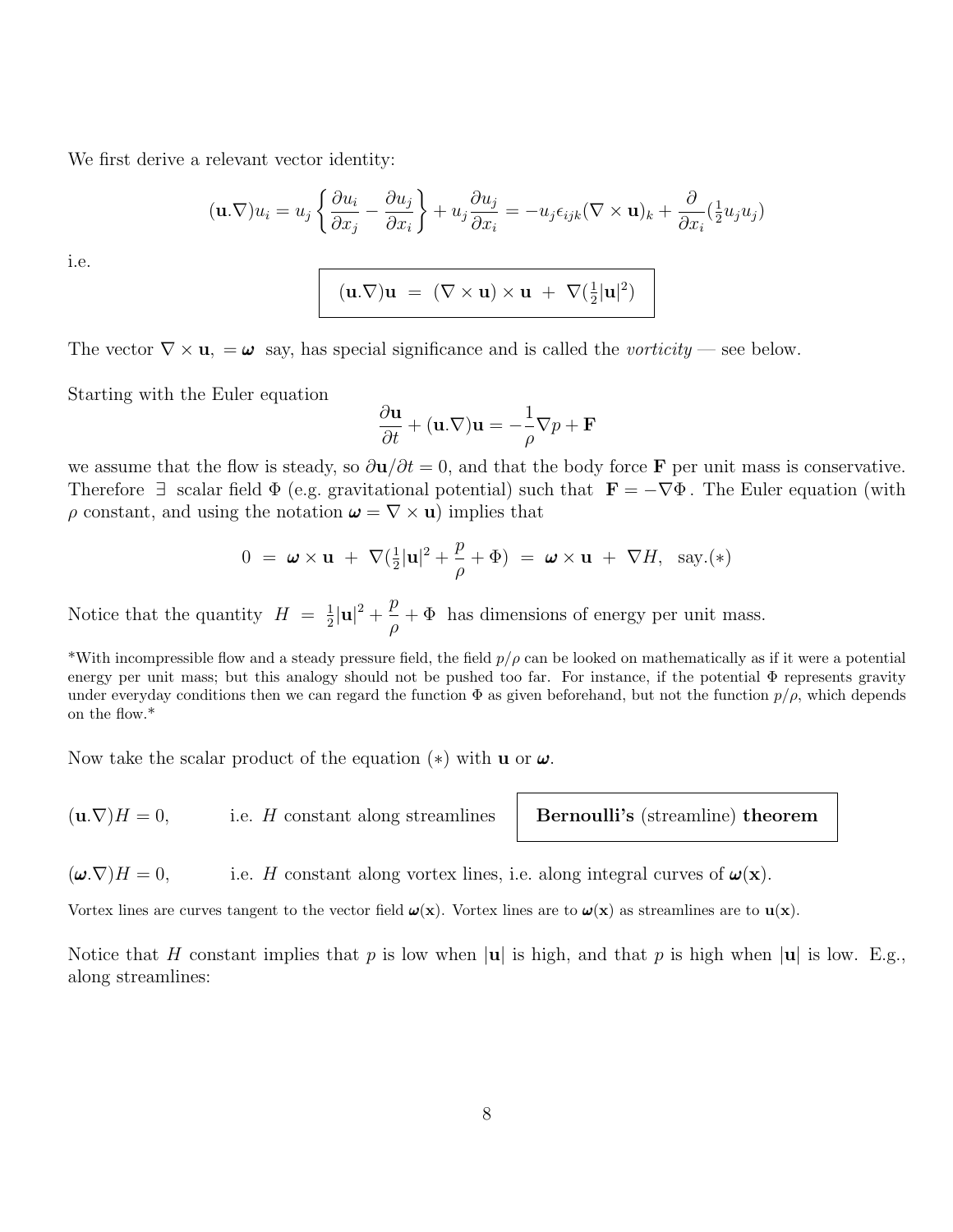

# §2.5 Applications of Bernoulli's theorem

(1) Venturi meter:



measures flow rate  $A_1$ ,  $p_1$ ,  $U_1$   $A_2$ ,  $p_2$ ,  $U_2$ 

(gentle contraction; uniform tubing upstream and downstream)

so Bernoulli applies if flow is smooth and effectively inviscid — friction negligible:

$$
\frac{p_1}{\rho} + \frac{1}{2}U_1^2 = \frac{p_2}{\rho} + \frac{1}{2}U_2^2
$$
 (Bernoulli)  
\n
$$
A_1U_1 = A_2U_2
$$
 (mass conservation)  
\n
$$
\Rightarrow p_1 - p_2 = \frac{1}{2}\rho U_1^2 \left(\frac{A_1^2}{A_2^2} - 1\right)
$$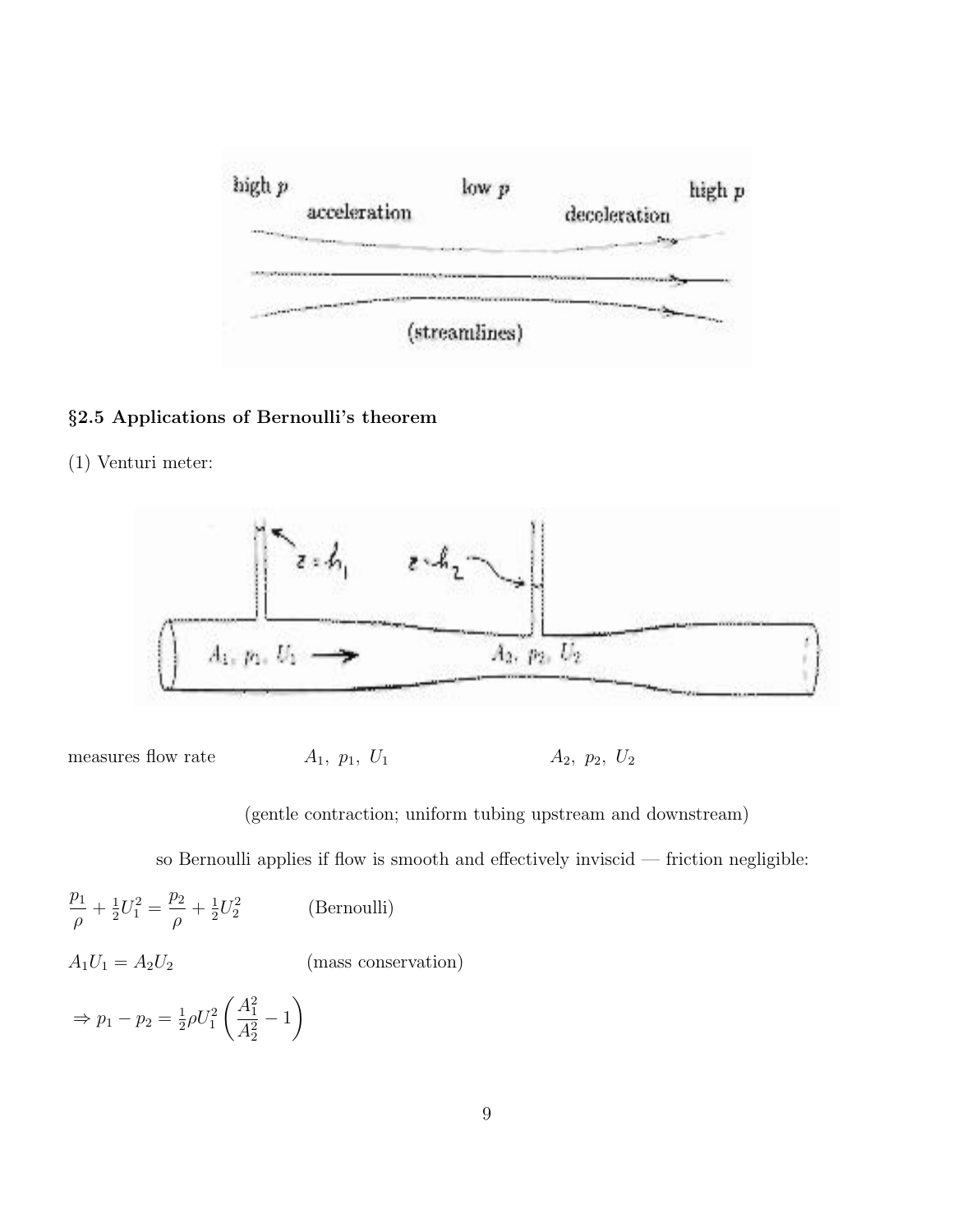Every where an the  
\nvert- and designed

\nFirst, vertical count-  
\n line, vertical count-  
\n point of the Euler eq. is a  
\n of 
$$
z = b
$$
, and the Euler eq. is a  
\n of  $z = -\frac{1}{2} \frac{3!}{2!} - 9$ . Integ.  $\int_0^z t_0$ 

\nEquating weight of (stagnant) water + atmospheric 19<sup>4</sup>?

\nThese  
\n pressure) in the thin vertical (manometer) tubes

\nand the half of horizontal tube

Use 
$$
p_1 - p_{\text{atm}} = \rho g h_1
$$
,  $p_2 - p_{\text{atm}} = \rho g h_2$ 

balancing weight of (stagnant) water + atmospheric pressure) in the thin vertical (manometer) tubes

$$
\Rightarrow U_1^2 = \frac{2g(h_1 - h_2)}{(A_1^2/A_2^2 - 1)}
$$

(2) 2-D water jet incident on oblique plane:



Apply Bernoulli to free-surface streamline:

$$
\frac{p}{\rho} + \frac{1}{2}|\mathbf{u}|^2 = \text{ constant}; \qquad p = p_{\text{atm}} \Rightarrow \frac{1}{2}|\mathbf{u}|^2 = \text{ constant}
$$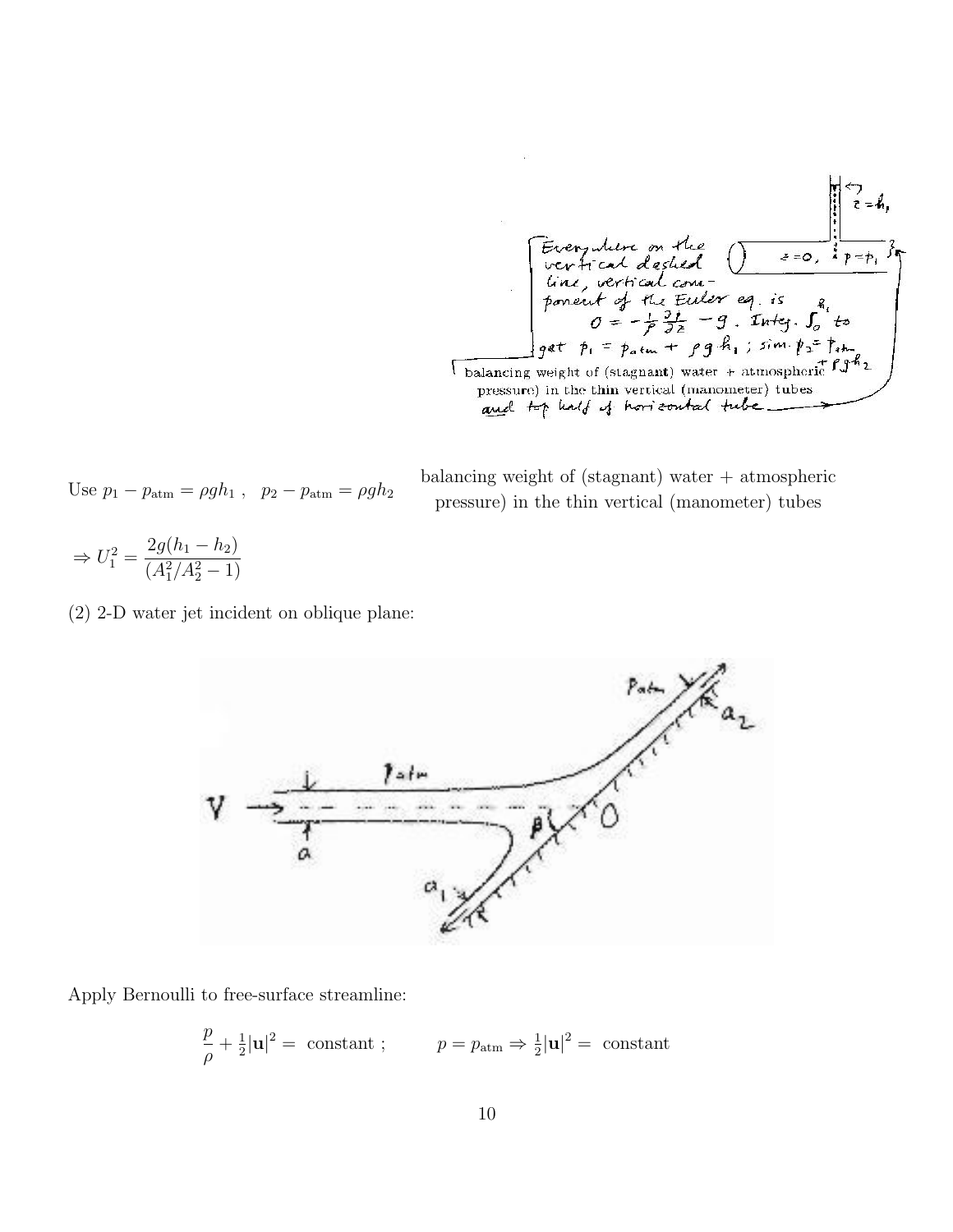so, far from the point O, the flow speed  $V = |u|$  is uniform.

Mass conservation:  $\rho Va = \rho Va_1 + \rho Va_2$ 

momentum flux  $\parallel$  plate:  $\cos \beta = \rho a_2 V^2 - \rho a_1 V^2$  (all per unit distance into the paper)

 $\Rightarrow$   $a_2 = \frac{1}{2}$  $\frac{1}{2}(1 + \cos \beta)a$ ,  $a_1 = \frac{1}{2}$ 2 (Note,  $a_1$  can't be zero even for  $\beta \ll \pi/2$  !)

momentum flux  $\perp$  plate:  $\qquad = \rho a V^2 \sin \beta =$  force on plate

 $(neglecting friction as always)$ 

\*If the plate is freely pivoted about the point O, precisely aligned with the axis of the oncoming jet, then the plate feels a torque or couple that tends to rotate it until it is  $\perp$  jet, e.g. anticlockwise if  $\beta < \pi/2$  as shown. Consider the fluid's angular momentum balance: sum of torques about O (moments about O) of total momentum fluxes, including those due to pressures near O, must be zero. So torque by fluid on plate  $=$  torque on fluid by (advective) momentum fluxes (which act like pressures, as we saw earlier, hence uniformly over the width of each jet in this model). The far section  $(a_2)$  evidently dominates over the near section  $(a_1)$ , having both a greater momentum flux  $(\propto a_2V^2)$  and a greater moment arm about O ( $\propto a_2$ ). Integrating, we get total torque =  $\frac{1}{2}\rho(a_2^2 - a_1^2)V^2$  (per unit distance).\*

Other applications: Barges ground in Canals Other applications Refuelling ships collide Barges ground in canals Aerofoil lift:

Eg these two streams have the same

H value far ahead of the aircraft

(Strenolines relative to aircraft)

E.g. these two streamlines have the same H values far ahead of the aircraft

Bernoulli party tricks:

Lifting a card by blowing downward (cf barge/ship examples):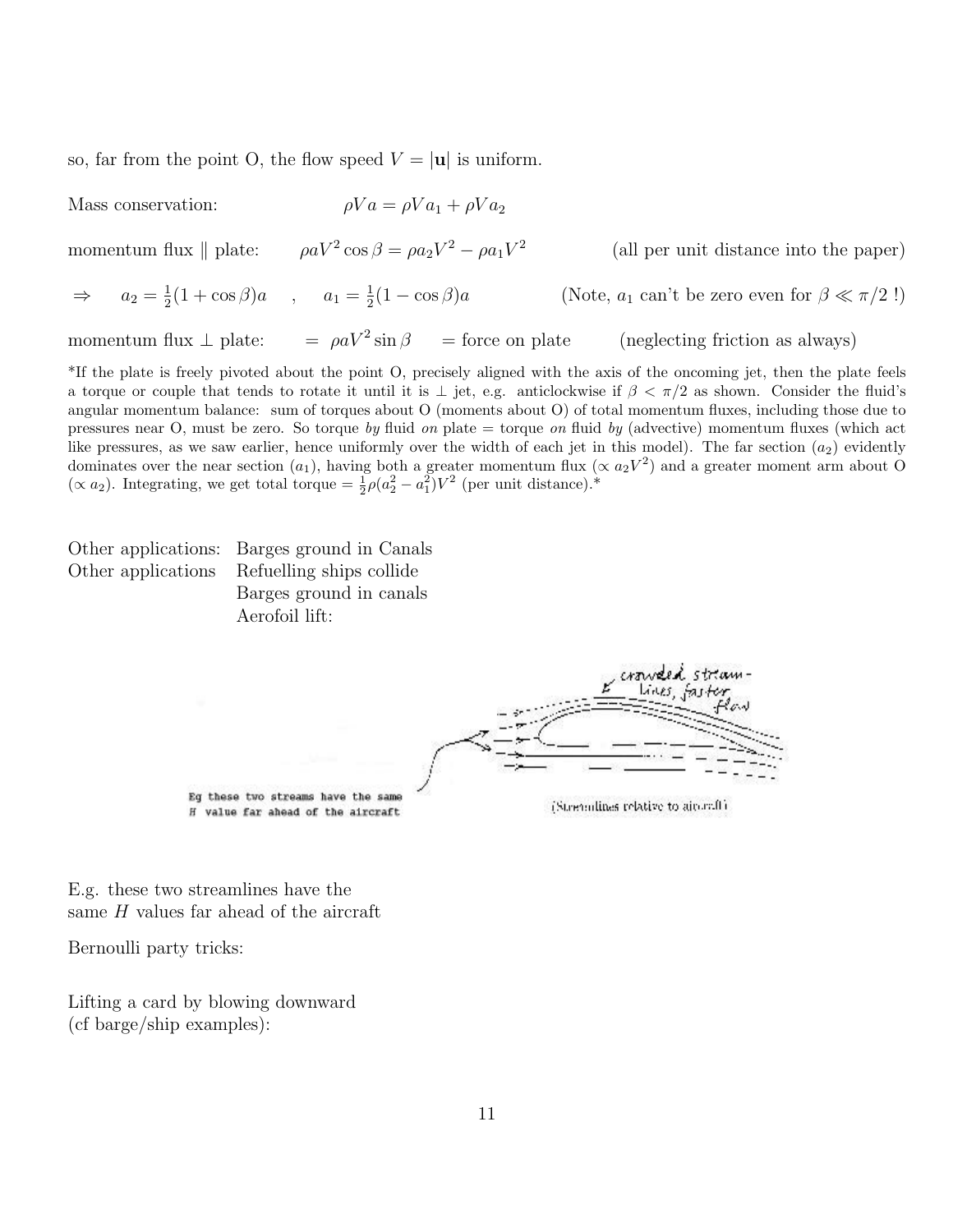

pingpong ball on an upward jet (cf aerofoil example):

Furtulest<br>(Lut fast)<br>Jet<br>CBernoulli<br>only rough<br>approvil

Bernoulli helps understand stability to sideways displacement. The flow past the ball is faster on the side nearest the pipe axis.

# §2.6 Vorticity

*Definition:*  
\n
$$
(k\text{th cpt } \epsilon_{klm} \frac{\partial u_m}{\partial x_l})
$$
\n
$$
(k\text{th cpt } \epsilon_{klm} \frac{\partial u_m}{\partial x_l})
$$
\n
$$
(k\text{th cpt } \epsilon_{klm} \frac{\partial u_m}{\partial x_l})
$$
\n
$$
(k\text{th cpt } \epsilon_{klm} \frac{\partial u_m}{\partial x_l})
$$
\n
$$
(k\text{th cpt } \epsilon_{klm} \frac{\partial u_m}{\partial x_l})
$$
\n
$$
(k\text{th cpt } \epsilon_{klm} \frac{\partial u_m}{\partial x_l})
$$

To see this, notice how the velocity field varies locally, according to the first term of a Taylor expansion about a given point  $\mathbf{x}_0$ :

$$
\mathbf{u}(\mathbf{x},t) \simeq \mathbf{u}(\mathbf{x}_0,t) + \underbrace{\left[ (\mathbf{x}-\mathbf{x}_0).\nabla \mathbf{u} \right] \big|_{\mathbf{x}=\mathbf{x}_0}} + O(|\mathbf{x}-\mathbf{x}_0|^2)
$$

linear variation specified by the tensor  $\nabla$ **u**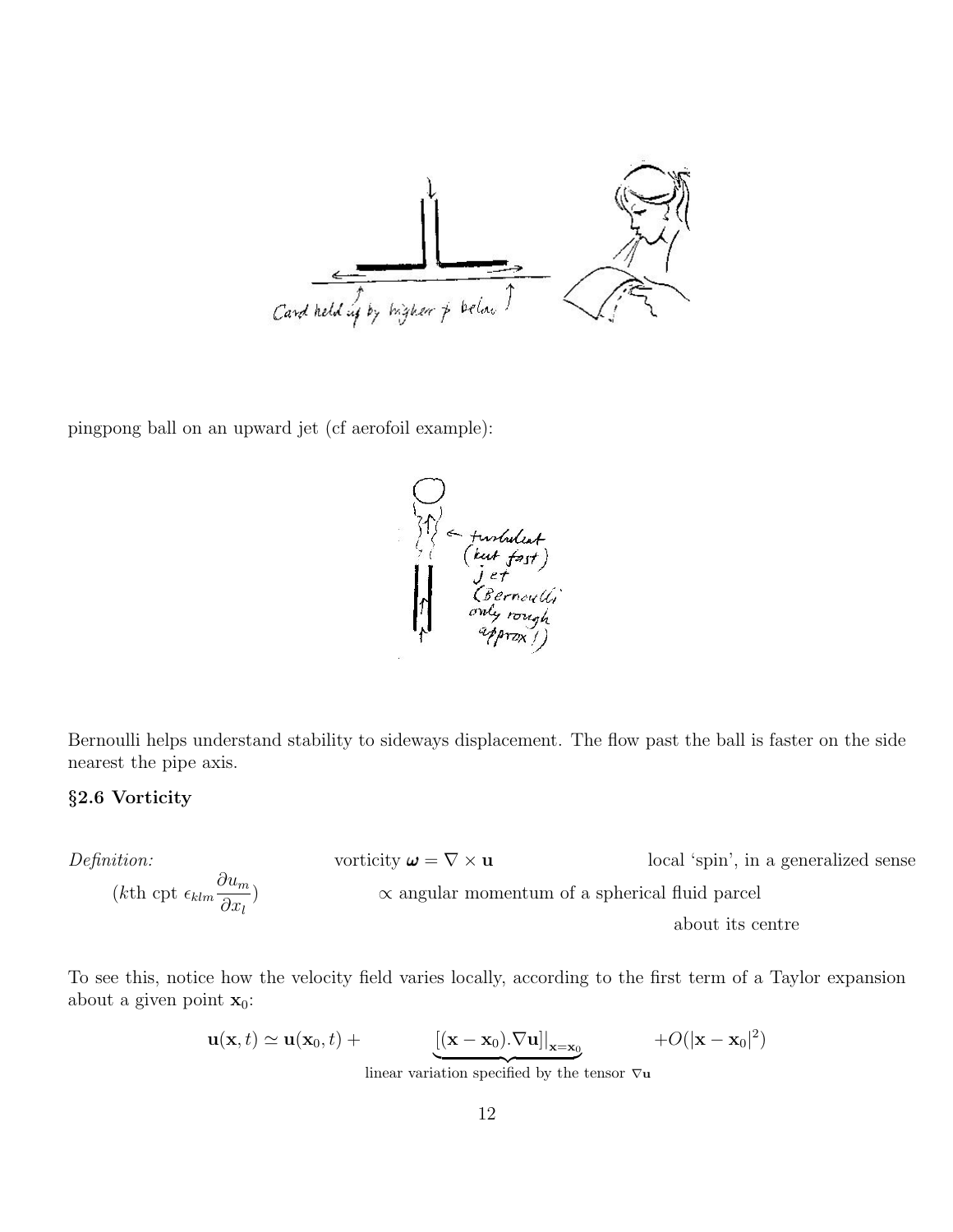$$
\frac{\partial u_j}{\partial x_i} = \underbrace{\frac{1}{2} \left( \frac{\partial u_i}{\partial x_j} + \frac{\partial u_j}{\partial x_i} \right)}_{\text{symmetric, trace-free if } \nabla \cdot \mathbf{u} = 0} + \underbrace{\frac{1}{2} \epsilon_{ijk} \omega_k}_{\text{rotation with angular velocity } \frac{1}{2} \boldsymbol{\omega}}
$$

The first term represents a flow pattern known as  $\emph{pure strain:}$ 

$$
f(x, y) = \frac{1}{\sqrt{\frac{3u^2 + 3u^2 + 3u^2 + 3u^2 + 3u^2 + 2u^2 + 3u^2 + 2u^2 + 3u^2 + 3u^2 + 3u^2 + 3u^2 + 3u^2 + 3u^2 + 3u^2 + 3u^2 + 3u^2 + 3u^2 + 3u^2 + 3u^2 + 3u^2 + 3u^2 + 3u^2 + 3u^2 + 3u^2 + 3u^2 + 3u^2 + 3u^2 + 3u^2 + 3u^2 + 3u^2 + 3u^2 + 3u^2 + 3u^2 + 3u^2 + 3u^2 + 3u^2 + 3u^2 + 3u^2 + 3u^2 + 3u^2 + 3u^2 + 3u^2 + 3u^2 + 3u^2 + 3u^2 + 3u^2 + 3u^2 + 3u^2 + 3u^2 + 3u^2 + 3u^2 + 3u^2 + 3u^2 + 3u^2 + 3u^2 + 3u^2 + 3u^2 + 3u^2 + 3u^2 + 3u^2 + 3u^2 + 3u^2 + 3u^2 + 3u^2 + 3u^2 + 3u^2 + 3u^2 + 3u^2 + 3u^2 + 3u^2 + 3u^2 + 3u^2 + 3u^2 + 3u^2 + 3u^2 + 3u^2 + 3u^2 + 3u^2 + 3u^2 + 3u^2 + 3u^2 + 3u^2 + 3u^2 + 3u^2 + 3u^2 + 3u^2 + 3u^2 + 3u^2 + 3u^2 + 3u^2 + 3u^2 + 3u^2 + 3u^2 + 3u^2 + 3u^2 + 3u^2 + 3u^2 + 3u^2 + 3u^2 + 3u^2 + 3u^2 + 3u^2 + 3u^2 + 3u^2 + 3u^2 + 3u^2 + 3u^2 + 3u^2 + 3u^2 + 3u^2 + 3u^2 + 3u^2 + 3u^2 + 3u^2 + 3u^2 + 3u^2 + 3u^2 + 3u^2 + 3u^2 + 3u^2 + 3u^2 + 3u^2 + 3u^2 +
$$

We shall need another vector identity:

$$
\nabla \times (\boldsymbol{\omega} \times \mathbf{u}|_i = \epsilon_{ijk} \frac{\partial}{\partial x_j} (\epsilon_{klm} \omega_l u_m)
$$
  
\n
$$
= (\delta_{il} \delta m_{jm} - \delta_{im} \delta_{jl}) \frac{\partial}{\partial x_j} (\omega_l u_m)
$$
  
\n
$$
= \frac{\partial}{\partial x_j} (\omega_i u_j) - \frac{\partial}{\partial x_j} (\omega_j u_i)
$$
  
\n
$$
= \{ (\mathbf{u} \cdot \nabla) \boldsymbol{\omega} + \boldsymbol{\omega} (\nabla \cdot \mathbf{u}) - (\boldsymbol{\omega} \cdot \nabla) \mathbf{u} - \mathbf{u} (\nabla \cdot \boldsymbol{\omega}) \} \Big|_i
$$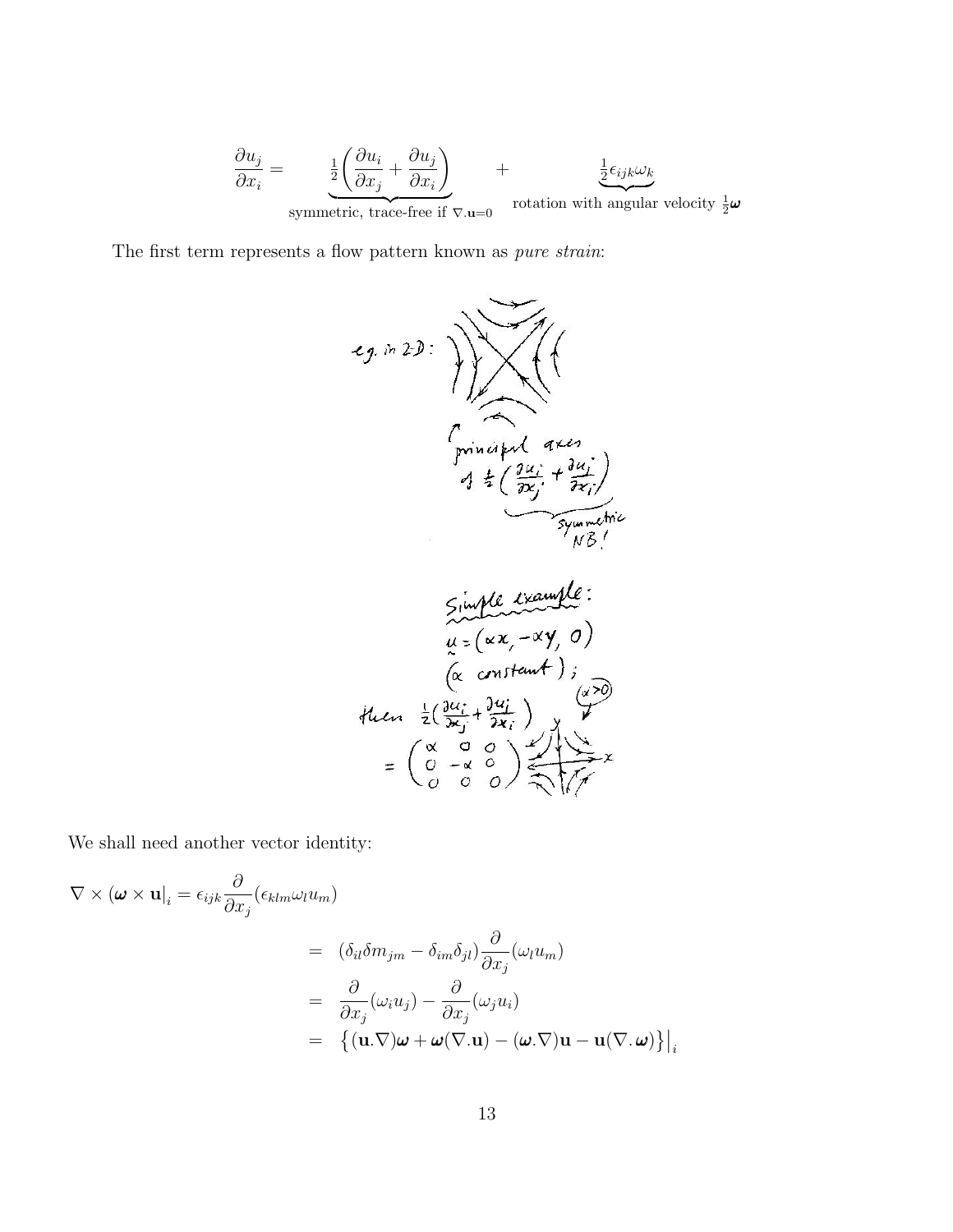note mass conservation  $\Rightarrow \nabla \cdot \mathbf{u} = 0$ (incompressible as always),

and  $\nabla \omega = 0$  identically (because div curl = 0)

Hence, by taking the curl of the Euler equation in the form  $D\mathbf{u}/Dt = -\rho^{-1}(\nabla p - \rho \mathbf{F})$ , and remembering that  $(\mathbf{u}.\nabla)\mathbf{u} = \boldsymbol{\omega} \times \mathbf{u} + \nabla(\frac{1}{2})$  $\frac{1}{2}|\mathbf{u}|^2$ ) (already used in deriving Bernoulli), we see that

$$
\frac{\partial \boldsymbol{\omega}}{\partial t} + (\mathbf{u}.\nabla)\boldsymbol{\omega} = (\boldsymbol{\omega}.\nabla)\mathbf{u} + \nabla \times \mathbf{F}
$$

Assume **F** conservative;  $\Rightarrow$  **F** =  $\nabla \Phi$  for some function  $\Phi$ ,  $\Rightarrow$   $\nabla \times$  **F** = 0. Then

$$
\frac{D\boldsymbol{\omega}}{Dt} = (\boldsymbol{\omega}.\nabla)\mathbf{u}
$$

(vorticity equation for frictionless, incompressible flow, conservative F), using  $D/Dt = \partial/\partial t + (\mathbf{u}.\nabla)$ .

Watching a given fluid particle/parcel we see its  $\omega$  value changing at the rate  $(\omega, \nabla)$ u. Déjà vu??? Recall equation for a material line element:  $\frac{D\delta\mathbf{l}}{D\delta\mathbf{l}}$  $D_t$  $= (\delta \mathbf{l} \cdot \nabla) \mathbf{u}$ . It's the same equation! (with  $\delta \mathbf{l}$  substituted for  $\boldsymbol{\omega}$ ). (Again, strictly speaking, we are regarding  $\delta l$  as a field, of infinitesimal line elements; but all that matters is that  $D/Dt$  is the time derivative following a single material element.) So: Vortex line elements move as if they were material line elements; vortex lines move as if they were material lines. Or, more succinctly, 'vortex lines move with the fluid'.

Because the velocity gradient tensor  $\nabla u$  does not usually vanish, material line elements are usually stretched and/or rotated as they are carried along in the flow. This follows from (a) the smallness of δl and (b) the Taylor expansion (mid. p. 18) showing how the velocity field varies locally. To illustrate this, take the same simple example  $\mathbf{x}_0 = 0$ ,  $\mathbf{u}(\mathbf{x}_0, t) = 0$ ,  $\mathbf{u} = (\alpha x, -\alpha y, 0)$ ,  $\alpha > 0$ :



|                                                   | This line                                          |                                                        |                                                           |
|---------------------------------------------------|----------------------------------------------------|--------------------------------------------------------|-----------------------------------------------------------|
| This line                                         | element will                                       | This line                                              |                                                           |
| element will                                      | shrink:                                            | element                                                | stretching. Its                                           |
| stretch:                                          | $(\delta\mathbf{l}.\nabla)\mathbf{u} =$            | $\delta\mathbf{l} = (\delta l_1, \, \delta l_2, \, 0)$ | behaviour is                                              |
| $(\delta\mathbf{l}.\nabla)\mathbf{u} =$           | $(0,-\alpha, 0)  \delta\mathbf{l} ,$               | will rotate                                            | given by $\delta l \propto$                               |
| $(\alpha, 0, 0)  \delta l $ , so                  | SO.                                                | clock-                                                 | $(\delta l_1 e^{\alpha t}, \delta l_2 e^{-\alpha t}, 0).$ |
| $\delta \mathbf{l} \propto (e^{\alpha t}, 0, 0).$ | $\delta \mathbf{l} \propto (0, e^{-\alpha t}, 0).$ | wise while                                             |                                                           |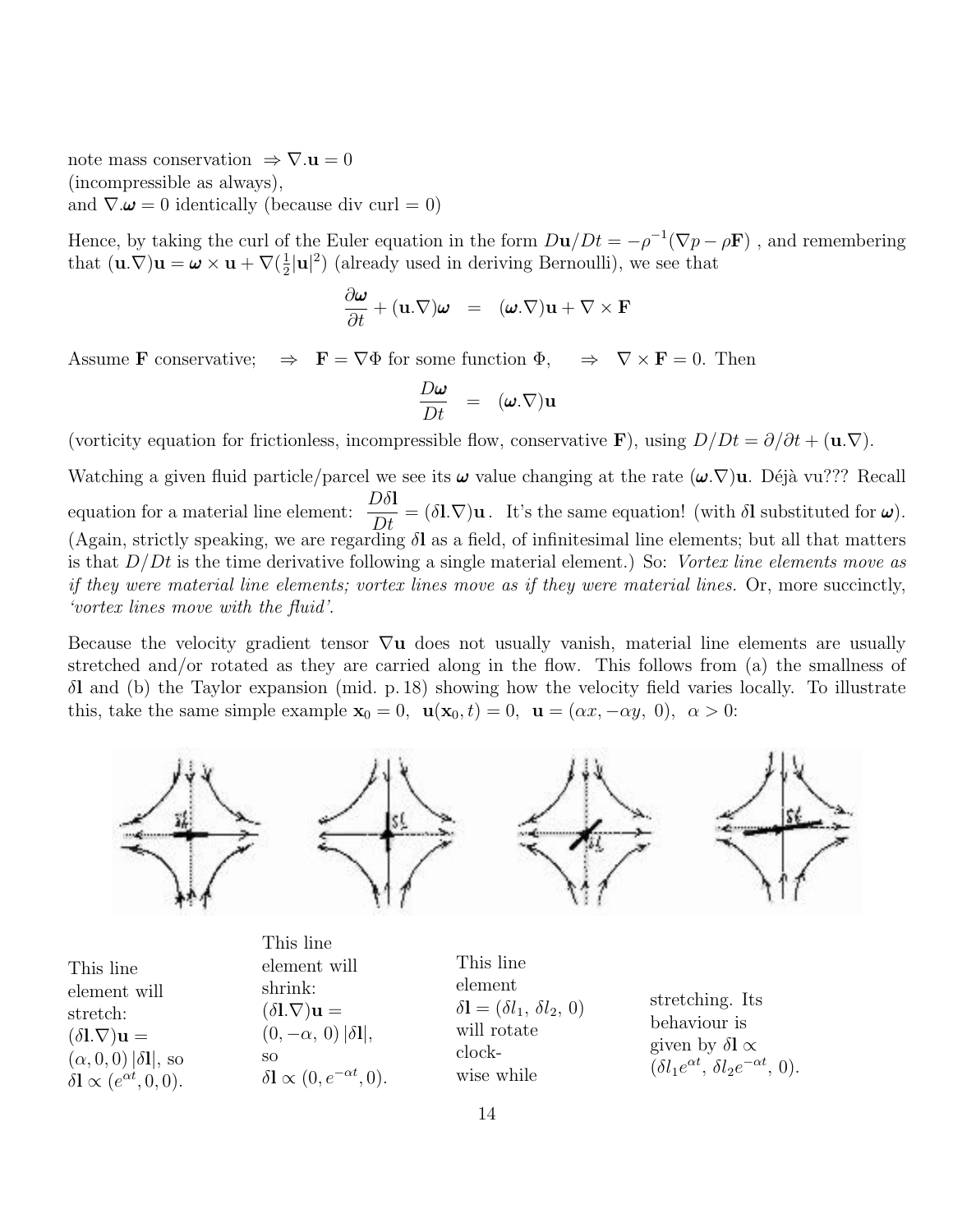Pure-strain flows such as this have no vorticity  $(\frac{1}{2}\epsilon_{ijk}\omega_k)$  term zero in the Taylor expansion (mid. p. 18)); but line elements in more general flows still stretch or shrink and/or rotate.

Then, because the vorticity and line-element equations are the same, as already remarked, vortex lines also change (in this frictionless, incompressible model with conservative  $\bf{F}$ ) just as if they, too, were being stretched and rotated. As a reminder of this picture we often say, for brevity, that 'vorticity changes by the stretching and rotation (or twisting, or tilting) of vortex lines'.

An important special case in which the pure-strain and vortical terms in the Taylor expansion are both nonzero is that of pure stretching of vortex lines in axisymmetric flow. Taking the z axis along the symmetry axis, consider a pure-strain velocity field of the form  $\mathbf{u}_{\text{strain}} = (-\beta x, -\beta y, 2\beta z)$  ( $\beta = \text{const.}$ )  $> 0$ ) to which is added another velocity field whose vorticity is nonzero but parallel to the z axis, and given by a (smooth) function  $\mathbf{u}_{\text{vort}} = \Omega(r,t)(-y, x, 0)$ , where  $r = (x^2 + y^2)^{1/2}$ , such that  $\Omega(0, t) \neq 0$ .

[Exercise: show that  $\mathbf{u} = \mathbf{u}_{\text{strain}} + \mathbf{u}_{\text{vort}}$  has vorticity  $\boldsymbol{\omega} = \begin{pmatrix} 0, 0, \end{pmatrix}$ 1 r ∂ ∂r  $(r^2\Omega)$ ,  $\rightarrow$   $(0, 0, 2\Omega(0,t))$  as  $r \rightarrow 0$ .]

In this situation (with  $x_0 = 0$ ,  $u(x_0, t) = 0$  as before), material line elements parallel to the z axis undergo pure stretching. Imagine a small material cylinder of length  $\delta l$  and circular cross-sectional area  $\delta A$ , surrounding a material line element on the z axis. As the line element and cylinder are stretched, the cylinder's cross-section remains circular, by axisymmetry. Both the mass and the angular momentum of the cylinder are invariant, again by axisymmetry (pressure force on cylinder surface points toward axis, so has zero moment):

Angular velocity  $\Omega$  of cylinder =  $\Omega(0, t)$ ; vorticity  $\omega = 2\Omega(0, t);$ Mass conservation  $\Rightarrow$   $\delta l \, \delta A$  invariant; Angular momentum conservation  $\Rightarrow$   $\omega \delta A$  invariant

(because angular momentum  $\propto$  mass  $\times$  angular velocity  $\times$  (radius of gyration)<sup>2</sup>, and (radius of gyration)<sup>2</sup>  $\propto$  cross-sectional area, by axisymmetry).

Therefore

$$
\omega \propto \delta l
$$
; i.e., in the following diagrams,  $\frac{\omega_2}{\omega_1} = \frac{\delta l_2}{\delta l_1}$ :

At time  $t = t_1$ :

δlω<sup>11</sup> δlω<sup>12</sup>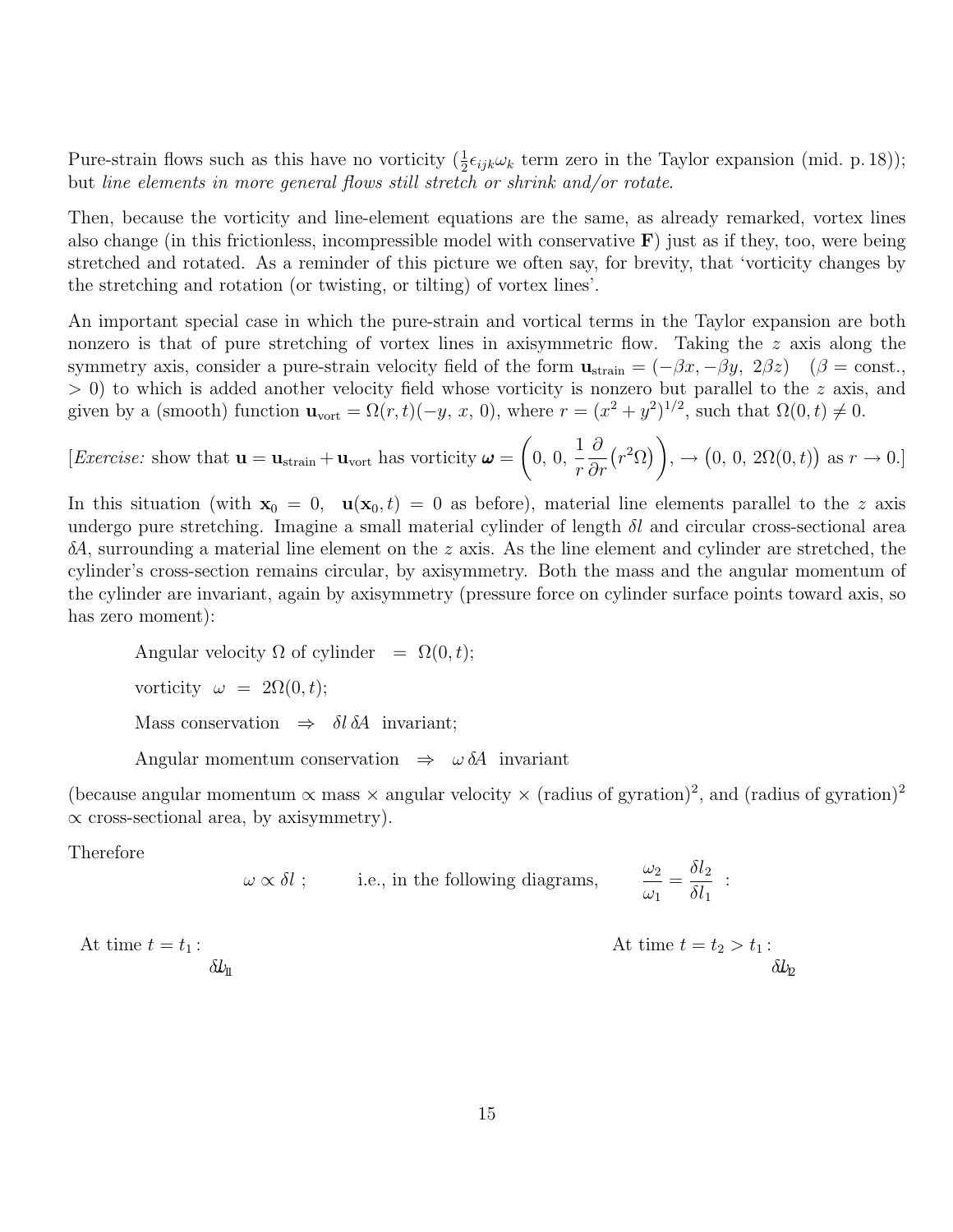

We say that 'stretching amplfies vorticity'. It is also called the 'ballerina effect'. While spinning on your toes, you pull your arms in and spin faster. (Figure skaters do it most spectacularly.)

This is essentially how the familiar 'bathtub vortex' works:



\*Atmospheric cyclones and tornadoes likewise depend, in part, on the amplification of vorticity by vertical stretching. The contribution to the vorticity from the Earth's rotation is usually significant in getting such processes started (unlike the bathtub case as described in newspapers and dinnertable conversations!).\*

### §2.7 Kelvin's circulation theorem and the persistence of irrotationality

Circulation is the integral counterpart of vorticity; Kelvin's circulation theorem (sometimes just called 'the circulation theorem') is the integral counterpart of the vorticity equation. Define the *circulation*,  $C$ , around a closed curve  $\Gamma$  by

$$
\mathcal{C} = \oint_{\Gamma} \mathbf{u} \cdot d\mathbf{l} = \int_{S} \boldsymbol{\omega} \cdot \mathbf{n} \, dS \quad \text{where} \quad S \quad \text{spans } \Gamma
$$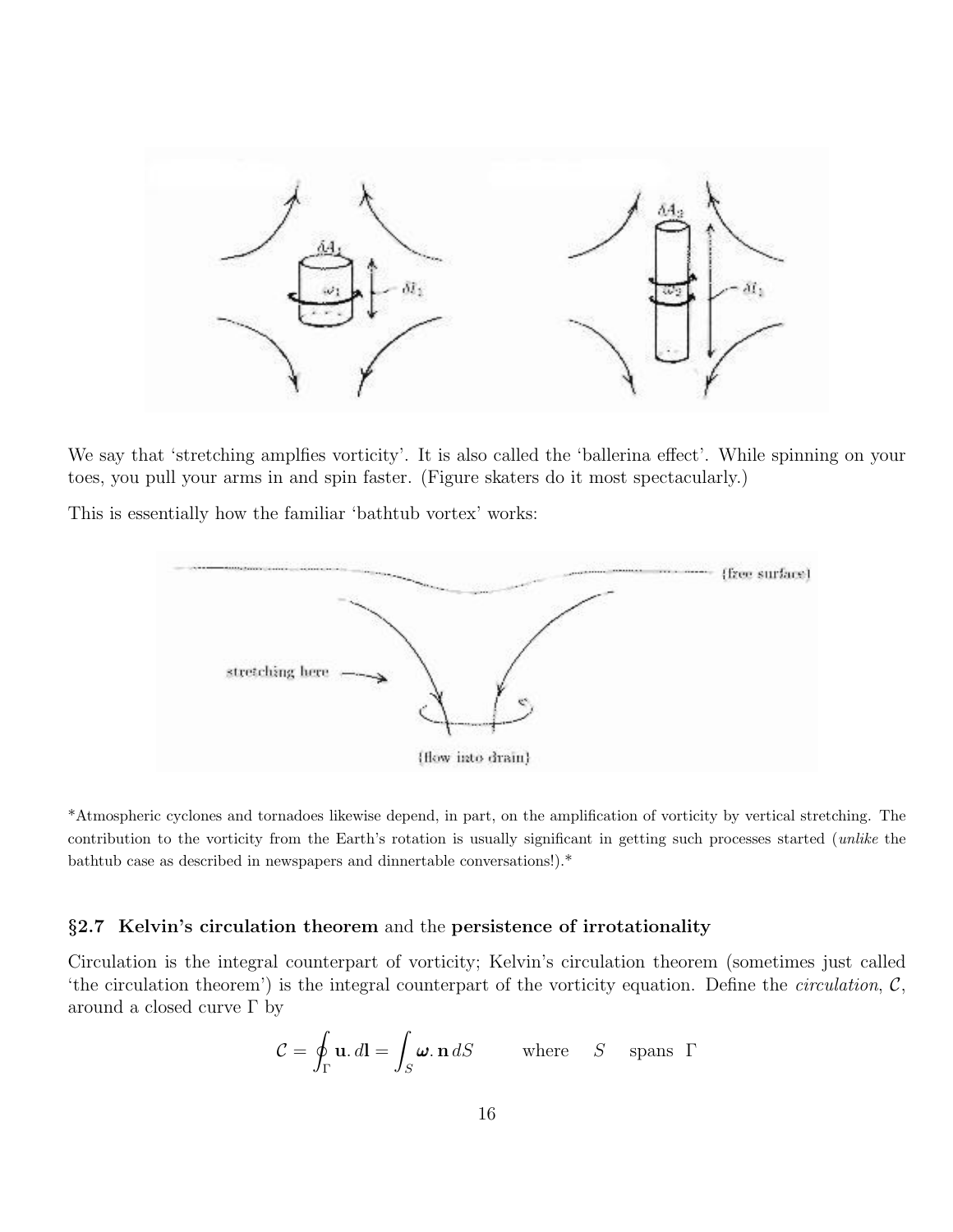

(Stokes' theorem). Let  $\Gamma$  be a *material* curve (this is crucial):

$$
\frac{dC}{dt} = \oint_{\Gamma} \left\{ \frac{D\mathbf{u}}{Dt} . d\mathbf{l} + \mathbf{u} . \frac{D}{Dt} (d\mathbf{l}) \right\}
$$

(Here  $D/Dt$  means, as before, the material rate of change of the infinitesimal line element dl, previously denoted by  $\delta\mathbf{l}$ )

$$
= \oint_{\Gamma} \left\{ -\frac{\nabla p}{\rho} \cdot d\mathbf{l} + \mathbf{F}.d\mathbf{l} + \mathbf{u}.(d\mathbf{l}.\nabla)\mathbf{u} \right\} = d\mathbf{l}.\nabla(\frac{1}{2}|\mathbf{u}|^2)
$$
  
\n
$$
= \oint_{\Gamma} d\mathbf{l}.\left\{ -\frac{\nabla p}{\rho} - \nabla \Phi + \nabla(\frac{1}{2}|\mathbf{u}|^2) \right\} \text{(again assume } \mathbf{F} = -\nabla \Phi,
$$
  
\nconservative)  
\n
$$
= \oint_{\Gamma} d\left( -\frac{p}{\rho} - \Phi + \frac{1}{2}|\mathbf{u}|^2 \right) = 0 \text{(because closed curve)}.
$$

This is Kelvin's circulation theorem. In words: for **inviscid** (frictionless) fluid of **uniform density** with conservative forces, the circulation around a closed material curve remains constant.

(Note consistency with invariance of  $\omega \, \delta \! A$  in the simple vortex-stretching example just considered.)

Alternative derivation, following Acheson, but correcting a slight obscurity, tacitness about the term involving  $\frac{1}{2}|\mathbf{u}|^2$ . Frametrize  $\Gamma$  as the moving set of points  $\Gamma = {\mathbf{x} \mid \mathbf{x} = \mathbf{X}(a,t), 0 \le a < 1}, \text{ s.t. } a = \text{const.} \Rightarrow \mathbf{x} = \mathbf{X}(a,t) \text{ fol-}$ lows a material particle; thus, in particular,  $\partial \mathbf{X}(a,t)/\partial t = \mathbf{u}(\mathbf{X}(a,t),t)$ . Then  $\mathcal{C} = \int_0^1 \mathbf{u}(\mathbf{X}(a,t),t) \cdot (\partial \mathbf{X}(a,t)/\partial a) \, da$ . Because da is invariant as the fluid moves, we have  $d\mathcal{C}/dt = \int_0^1$  $\partial$  $\frac{\partial}{\partial t} \left\{ \mathbf{u}(\mathbf{X}(a,t),t) . (\partial \mathbf{X}(a,t)/\partial a) \right\} da$ . The vanishing of this last integral follows from the standard rules for differentiating products and functions of functions (you should check this!); in particular,  $\mathbf{u}.\partial^2 \mathbf{X}(a,t)/\partial a \partial t = \mathbf{u}.\partial \mathbf{u}(\mathbf{X}(a,t),t)/\partial a = \partial \left(\frac{1}{2} \left| \mathbf{u}(\mathbf{X}(a,t),t) \right| \right)$  $^{2})/\partial a.$ 

\*(Notice incidentally that a is a Lagrangian label, albeit a discontinuous one.)\*

**Definition:** irrotational flow, or irrotational fluid motion  $\Leftrightarrow \omega = 0$  everywhere.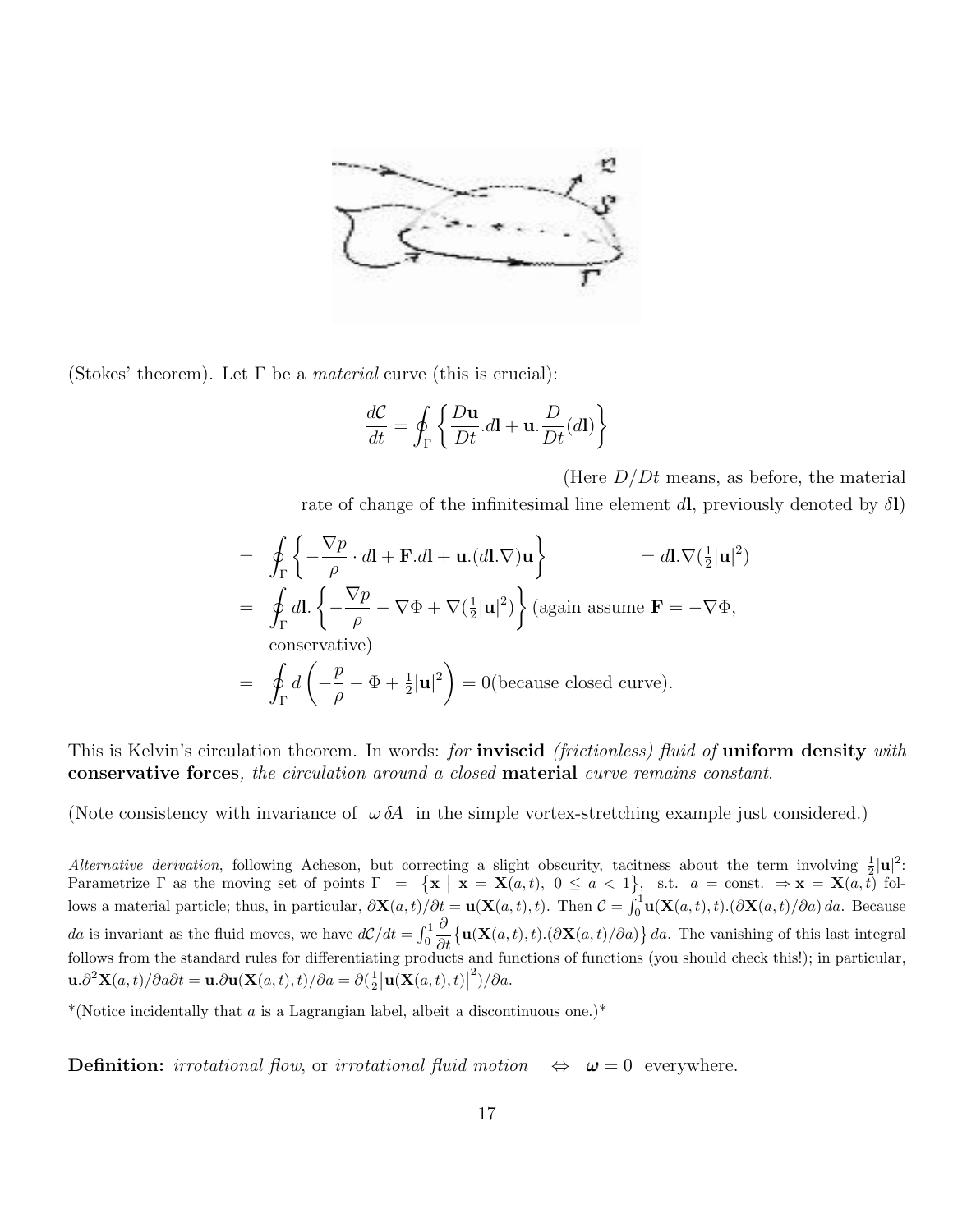#### Corollary of the circulation theorem: *irrotational flow remains irrotational.*

*Proof for smooth*  $\omega(\mathbf{x}, t)$ : Initially irrotational  $\Rightarrow$  circulation around all (arbitrary) material circuits initially zero  $\Rightarrow$  circulation around all material circuits remains zero  $\Rightarrow$  flow remains irrotational.

Alternative proof, by reductio ad absurdum, again for smooth  $\mathbf{\omega}(\mathbf{x}, t)$ . Suppose  $\mathbf{\omega} \neq 0$  at some point  $x_0$ . Then one can find a small material curve Γ, encircling the vortex line through  $x_0$ , whose circulation  $\mathcal{C} = \oint_{\Gamma} \mathbf{u} \cdot d\mathbf{l} = \int_{S} \boldsymbol{\omega} \cdot \mathbf{n} \, dS \neq 0.$  \*(It is enough for  $\boldsymbol{\omega}$  to be a continuous function of  $\mathbf{x}$ .)\* The non-vanishing of C is a contradiction, because for the  $\Gamma$  in question C was zero initially (regardless of where the fluid particles making up Γ were located initially, because initially  $\omega = 0$  everywhere). So the original supposition is wrong.

\*This focuses attention on how a real fluid can acquire vorticity — viscous (frictional) forces can allow vorticity to escape from boundaries into interior;  $\&$  see p. 24.\* **NB:** Fluid initially at rest is an important special case.

#### Digression for light relief: ARCHIMEDES' PRINCIPLE

Archimedes' principle states that there is an upward force on a body immersed in fluid equal to the weight of the fluid displaced by the body. It follows that a floating body, for which the upward force balances the weight, displaces an amount of fluid whose weight is equal the weight of the body itself. We can demonstrate this simply as follows; it is a corollary of the momentum integral of §2.

Consider a body of volume V floating in fluid of constant density  $\rho$ , with a volume V<sub>immersed</sub> below the level of the free surface, as shown in the figure below.



The force  $\mathbf{F}_{\text{body}}$  on the body is given by the momentum integral:

$$
\mathbf{F}_{\text{body}} = -\int_{S} p\mathbf{n}dS = -\int_{S} (p - p_{\text{atm}})\mathbf{n}dS
$$